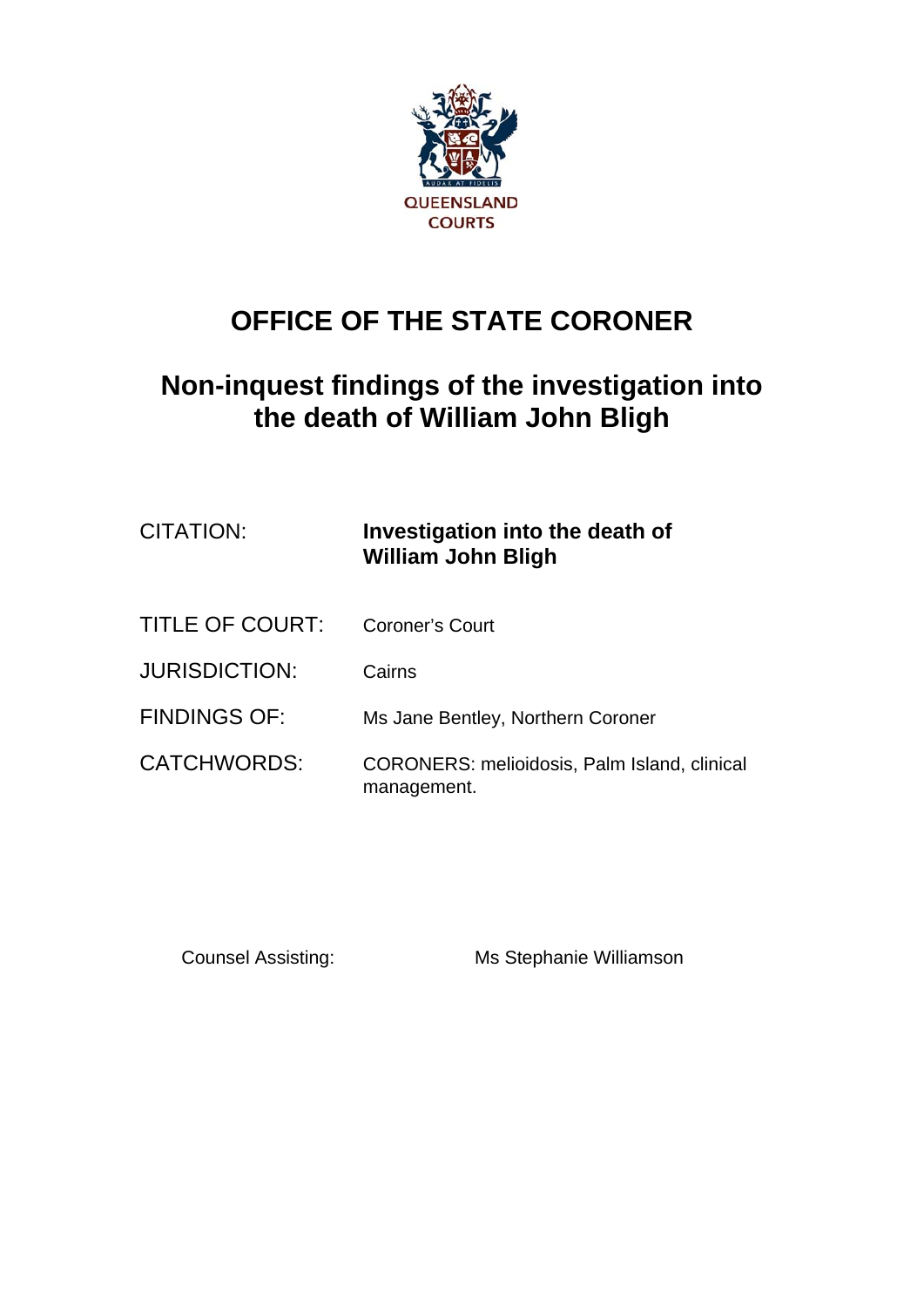At the time of his death, William John Bligh was 9 years old and lived at 165 Farm Road, Palm Island.

# *Surrounding Circumstances*

On 2 February 2013 William was in Townsville with his mother, Ms Astrid Bligh. On that day he developed a fever and was lethargic. On 3 February William continued to be unwell so Ms Bligh took him to the Cranbrook Medical Centre. The doctor there said that maybe William was getting the flu and prescribed Nurofen to lower his temperature.

On 4 February William and Ms Bligh returned to Palm Island. William continued to be unwell with a fever.

On 11 February Ms Bligh took William to the hospital on Palm Island. He was seen by a doctor who checked his ears, throat and chest and who said he could find nothing wrong.

On 13 February Ms Bligh took William back to the hospital. He was checked again but there was still no diagnosis.

On 14 February William continued to have a fever and was still lethargic. Ms Bligh again took him to the hospital. William was seen by a different doctor who took blood tests and a chest x-ray. A spot was seen on his chest and antibiotics were prescribed.

On 20 February William finished his course of antibiotics. Although he had improved he was still unwell. By 20 February he again had a temperature and was lethargic. Ms Bligh took him to the hospital. He was admitted and antibiotics were administered intravenously. The next day the antibiotics were changed as William was not responding.

On 23 February 2013 William's condition was deteriorating and he was transferred to the Townsville Hospital by medivac.

Early on the morning of 24 February William's condition deteriorated further and he was transferred to the intensive care unit. William's parents were told that he may have a staph infection. At 11.30am his parents were told that he would not survive the day.

William was pronounced deceased at 12.08pm on 24 February 2013.

## *Post Mortem Examination*

Professor David Williams, Consultant Forensic Pathologist, conducted an autopsy on 27 February 2013 and concluded that William died from disseminated melioidosis. Professor Williams noted:

*Post mortem examination was performed on this 9 year old boy and demonstrated that he had extensive infection due to disseminated Melioidosis. This infective condition is notoriously difficult to diagnose. The course of Melioidosis can be quite*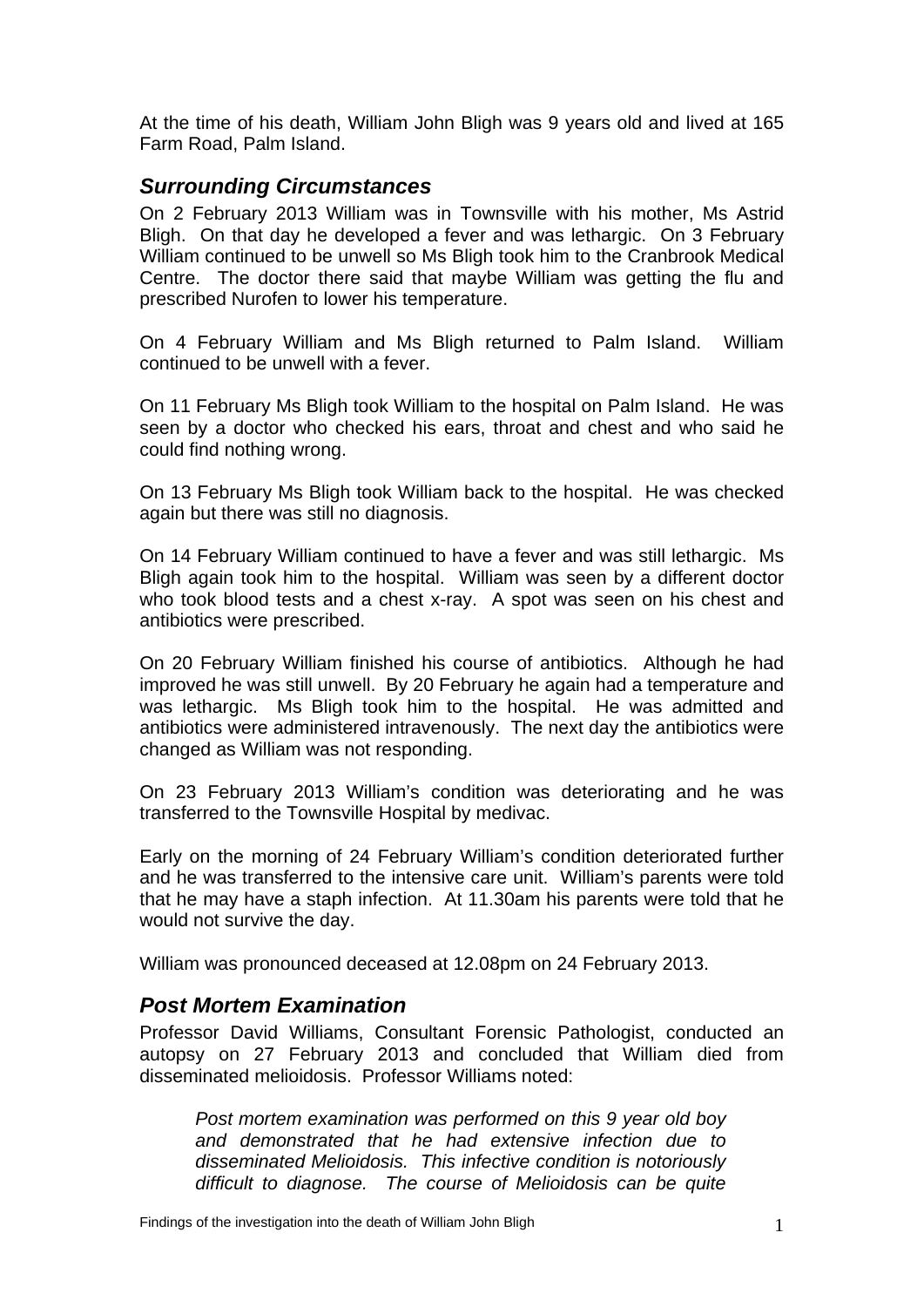*varied but the acute illness usually presents as a pulmonary infection, sudden onset of fever and a dry cough.* 

*This child had acute Melioidosis and, in this case acute septicaemic illness was demonstrated by many discrete abscesses throughout the body. All organs may be involved but the lesions are most frequently found in the lungs, liver and spleen, as demonstrated in the case of this child. The organisms could be seen within these abscesses by the use of special stains.* 

# *Review by Dr Hall*

The treatment and clinical management of William was independently reviewed by Dr Gary Hall, Forensic Medical Officer, Clinical Forensic Medicine Unit.

Dr Hall thoroughly reviewed the medical records from the Cranbrook Medical Centre (Townsville), the Palm Island Hospital (JPHS) and the Townsville Hospital and provided the following information.

# **Chronology**

2 February 2013 William was lethargic and developed a fever.

- 3 February 2013 Ms Bligh took William to the Cranbrook Medical Centre. The doctor could find nothing which could be ascribed to the temperature and suggested it might a viral 'flu'. No medication was prescribed and Ms Bligh gave him ibuprofen.
- 7 February 2013 Ms Bligh took William to JPHS. Doctors recorded he had a fever and cough for three days, no other symptoms, well-hydrated, bright and active. Diagnosis was fever with no obvious source and recommendation was for observation of symptoms with review in two to three days with possible blood and urine tests if no improvement.
- 11 February 2013 Ms Bligh took William to JPHS. The doctor could again find no cause for his fever and told Ms Bligh to give him paracetamol. It was noted that William's fevers were settling and he had developed a nocturnal cough. Examination showed clear lung fields with some palpable neck glands. Diagnosis was of a viral illness which appeared to be resolving. Recommendation was for observation and review as necessary.
- 14 February 2013 Ms Bligh took William to JPHS where he saw a second doctor who ordered a chest x-ray and blood tests. It was noted that he had a fever on and off for two weeks, intermittent lethargy, continued cough, sweats and reduced appetite. Chest examination was clear. The x-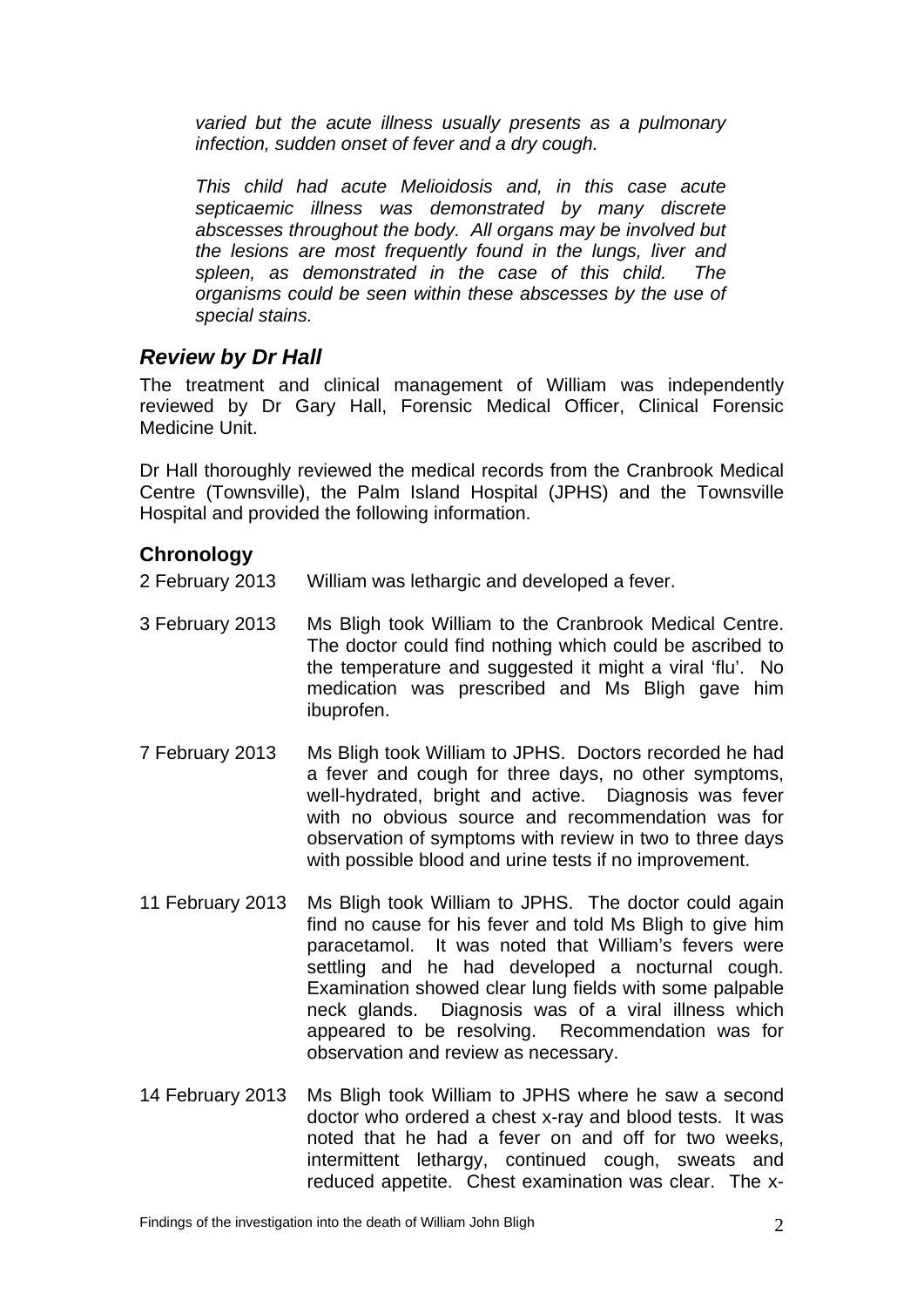ray suggested a chest infection and he was prescribed and took oral antibiotics (amoxicillin) until 19 February 2013. Between 15 and 19 February 2013 William had improved and was able to eat better.

- 20 February 2013 William was again lethargic and febrile so Ms Bligh took him to JPHS where he was admitted. He was diagnosed with pneumonia and treated with intravenous fluids and antibiotics.
- 21 February 2013 William was reviewed on the ward round. At 3pm that day he had spiked a temperature to 40.7 degrees Celsius but had responded to paracetamol and he remained bright and had eaten a small amount of food.
- 22 February 2013 At about 9.10am William was again reviewed on the ward round by four doctors. His temperature spikes were noted. He was re-assessed at about 3pm that day. His respiratory rate had increased. The doctors consulted with the paediatric registrar from Townsville Hospital who advised adding flucloxacillin 500mg sixth hourly to cover Staphylococcal pneumonia. At about 7.50pm William complained of abdominal pain and some loose bowel motion; he had two vomits. It was noted that he was tender in the upper abdomen.
- 23 February 2013 William was reviewed on the ward round. He had increased difficulty breathing with back pain on coughing. A repeat chest x-ray was ordered and after consultation with the paediatric team at Townsville, arrangements were made to transfer William there. He was transferred to the Townsville Hospital by medivac.

William was admitted to the Children's ward and admitted by the paediatric registrar. William was responsive but lethargic. He had left upper lobe bronchial breathing suggestive of infection and intercostal recession (sucking in of chest wall muscles with respiration indicating increased work of breathing). There was abdominal distension with palpable liver. A CT scan of chest and abdomen were performed.

The CT scan showed extensive pneumonia with left upper lobe air bronchograms and suggestion of cavitating lesion (abscess) as well as multiple nodular densities throughout the left lung in keeping with septic embolisation ('seeded' - spread via bloodstream to other organs) with associated infarcts/abscesses in the spleen and possibly liver, some free abdominal fluid and possibly involvement of the small and large intestine.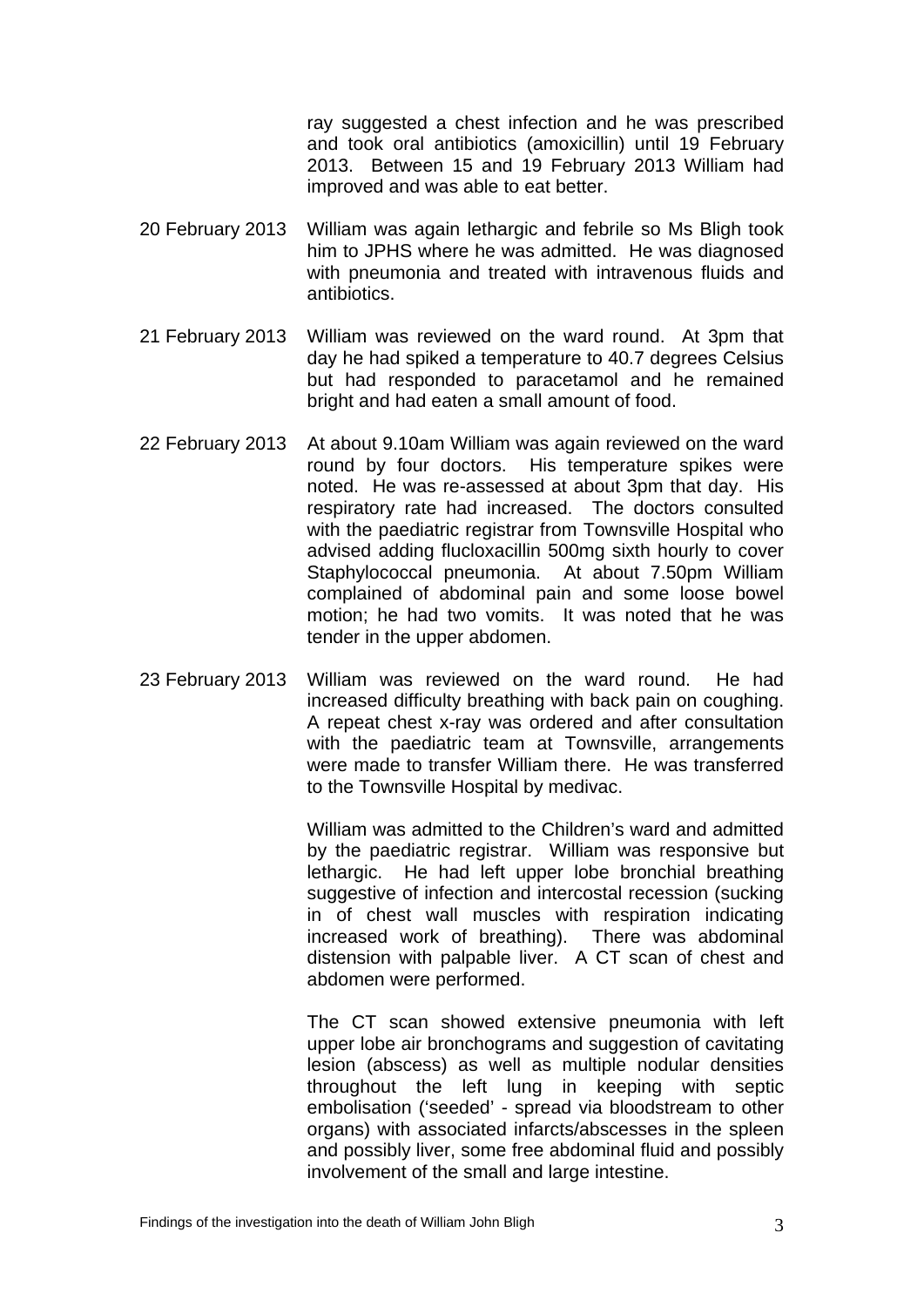A discussion was had with an infectious diseases physician who recommended a combination of meropenem and vanycomycin intravenously after blood cultures and streptococcus antigen were taken.

Blood tests revealed deteriorating kidney and liver function. William was closely monitored throughout the night and was visited several times by the paediatric registrar.

William continued to deteriorate until the early hours of 24 February 2013 when he was transferred to the intensive care unit. William was intubated and ventilated. Blood tests at 6am revealed William had overwhelming sepsis.

The ICU consultant doctor and the paediatric intensivist worked aggressively together to improve William's condition including further inotropes, transfusion and intravenous Intragam. Despite this, William's condition continued to deteriorate. By 11.30am the doctors had exhausted all their means to rescue William's condition. After discussion with the family, ventilation was withdrawn and William died soon afterwards.

Blood cultures performed at JPHS were negative as were serological tests for atypical respiratory organisms and respiratory viruses.

Blood cultures performed at Townsville Hospital were negative for melioidosis.

#### **Melioidosis**

Melioidosis is caused by infection with the gram negative organism *Burkholderia pseudomallei* which is endemic in the soil of tropical regions. It is predominantly found in the Northern Territory and Northern Thailand where the annual incidence ranges from 5.8 – 80 cases per 100,000 population. It is far less common in northern Queensland with 1.3 – 3.7 cases per 100,000.

The organism is particularly active during the tropical wet season and more cases present after monsoonal type rains with occupational-recreational exposures recorded as a result of exposure to surface pools of water and mud.

Melioidosis presents predominantly in adults with overseas studies suggesting children under 15 years of age account for only 10-17% of cases.

The mortality rate in patients with septic shock is 80-95% despite treatment with appropriate antibiotics (ceftazidime, imipenem or meropenem).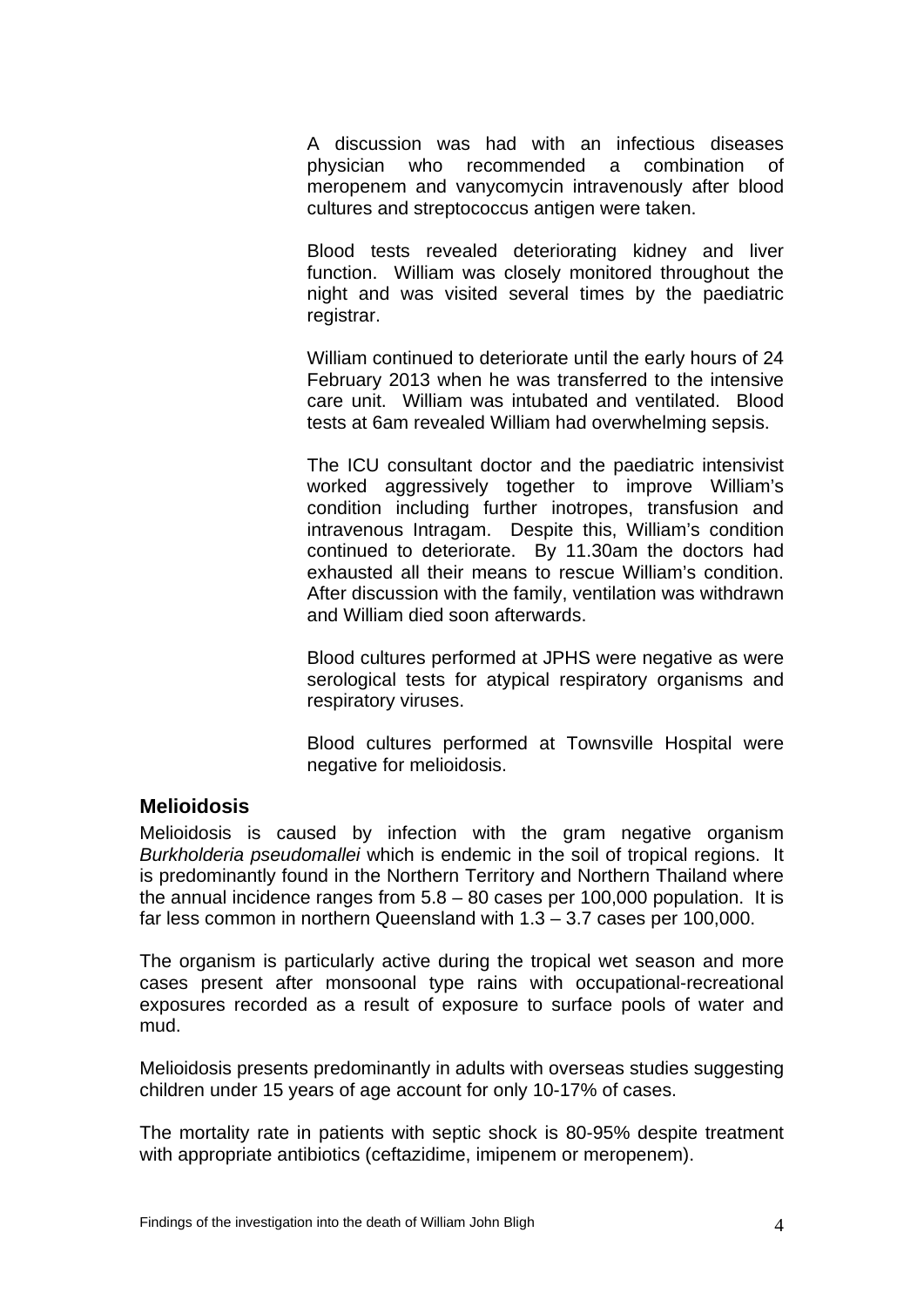A Queensland study reviewed all paediatric patients admitted to Townsville Hospital between 1996 and 2006. There were eight paediatric cases out of a total of 150 patients with confirmed melioidosis for that period (5.3%). There were only two recognised risk factors – one child was Aboriginal who had chronic renal disease due to systemic lupus erythematosus. There were two other Aboriginal children with no risk factors. The researchers noted that of all those with melioidosis (adult and children) Aboriginal people accounted for 30% of cases despite their population being 7 to 8% of the region. There is suggestion that the reason for the increased prevalence among Aboriginal people is their strong cultural relationship to the land, i.e. greater environmental exposure rather than any other particular factor.

#### **Review of Treatment**

When William presented to the clinic in Townsville he had just begun to develop a fever and upper respiratory symptoms. There was no evidence of bacterial pathology and the 'wait and see' approach taken by the doctor was sensible and correct.

On 7 February 2013 when William was taken to JPHS there was no reason for the doctor to suspect that he had pneumonia and the approach of having Ms Bligh monitor his symptoms and re-present if necessary was correct in the circumstances. The doctor documented that he would consider blood and urine tests if William re-presented. Most GP's in the circumstances would have made the same decisions.

When William re-presented on 11 February 2013 William's symptoms were still consistent with a virus and he seemed to be improving. In those circumstances the decision not to do blood tests at that time was reasonable.

On 13 February 2013 William saw a different doctor who 're-visited the illness from the beginning with a thorough clinical history and examination, including blood tests'. At that time William was well in himself, had no fever and normal oxygen saturations. Although not documented, it appears that a chest x-ray was ordered and the results (airspace shadowing in the left upper lobe of the lung, 'likely in keeping with infection') caused the doctor to prescribe antibiotics in the form of oral amoxicillin and azithromycin.

At this point the doctor was treating William's infection as community-acquired pneumonia.

William re-presented to JPHS on 20 February 2013 as he was not improving despite treatment for pneumonia. He was lethargic and had a dry cough; however, he remained bright with no respiratory distress.

His presentation, according to Qld Health guidelines, was that of moderate (non-severe) community-acquired pneumonia in a tropical region with no risk factors. The recommended treatment is benzylpenicillin intravenously plus oral roxithromycin which is what William received.

#### Dr Hall noted: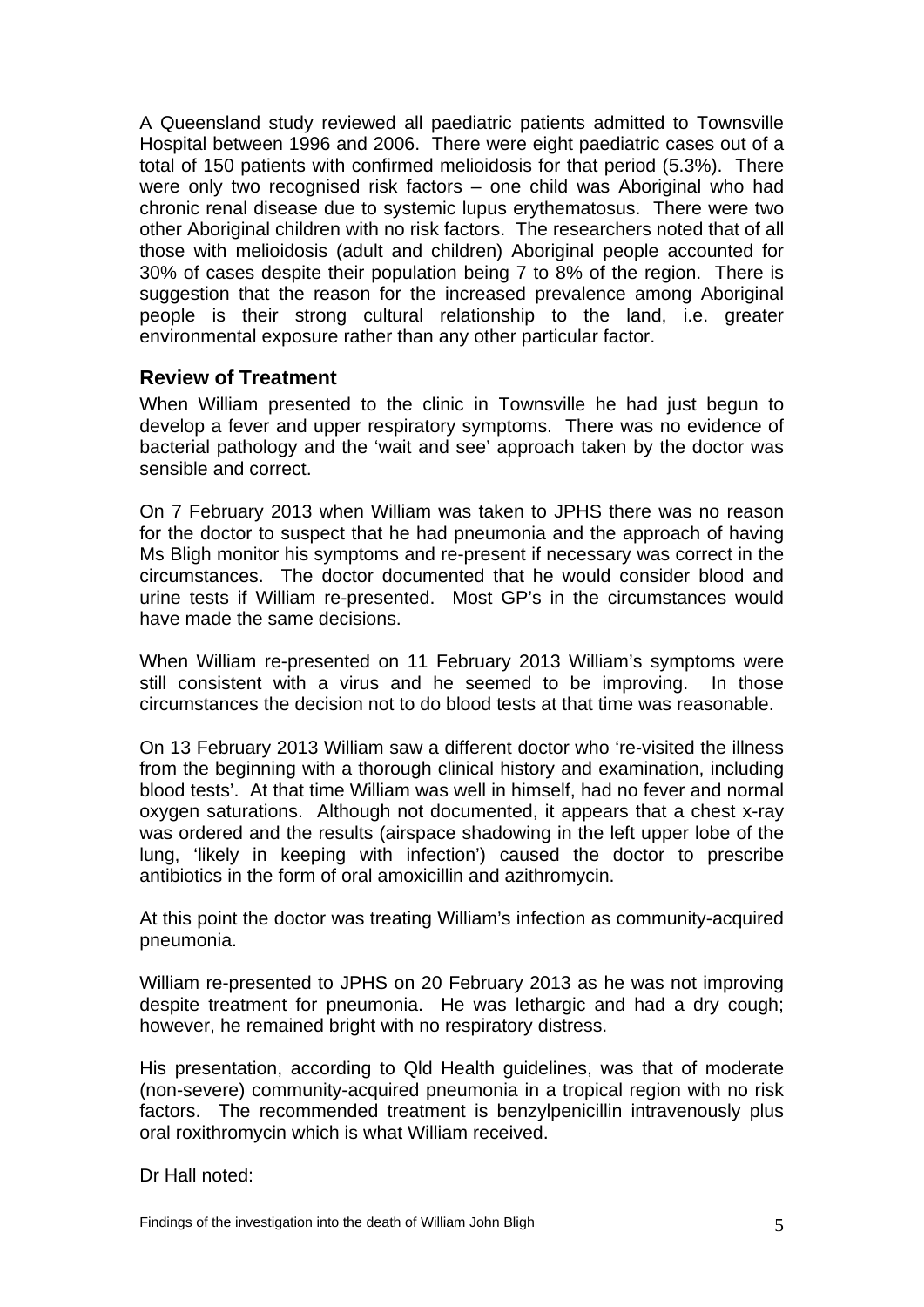*One could question whether William should have been commenced on a different regime at this point given that he had not responded or only partially responded to oral amoxicillin and azithromycin. A logical next step might have been ceftriaxione plus gentamicin as per the … guidelines … however the decision to use intravenous benzlpenicillin plus oral roxithromycin is within the Queensland Health guidelines and not an inappropriate decision.* 

William continued on the new antibiotics for 48 hours and was reviewed regularly and remained stable. However, on the afternoon of 21 February 2013 and the early hours of 22 February he spiked two high temperatures. This is not an infrequent occurrence in cases of viral infection and infective processes, but it was after this that his condition began to deteriorate. The changes in his vital signs developed acutely and may reflect that the initial bacteraemia/septicaemic spread had commenced.

At this time initial contact was made with the paediatric registrar in Townsville who recommended the addition of flucloxacillin to the antibiotic regime to cover a staph infection.

Dr Hall noted, 'This is also the point where the doctors on Palm Island could have been advised to consider melioidosis as well.'

Later in the evening William began experiencing abdominal pains and left shoulder pains. In retrospect, it is likely that, at this point, septicaemic spread of the infection was occurring with seeding of infection within the spleen and abscess formation.

After a further 16 hours of treatment with no improvement it was decided to transfer William to Townsville.

Dr Hall noted:

*Blood culture at that time was negative for atypical organisms and respiratory viruses and such would not have affected his management, except to say that melioidosis would not be suspected with the negative blood culture.* 

On admission to Townsville Hospital William was quickly assessed by the paediatric team. Chest x-rays and CT scan established disseminated infection and liaison with the infectious diseases physicians resulted in William receiving meropenem and vancomycin to cover staphylococcal infection and melioidosis.

Dr Hall states:

*William's treatment at Townsville hospital was excellent and appropriate antibiotics were commenced in a timely fashion*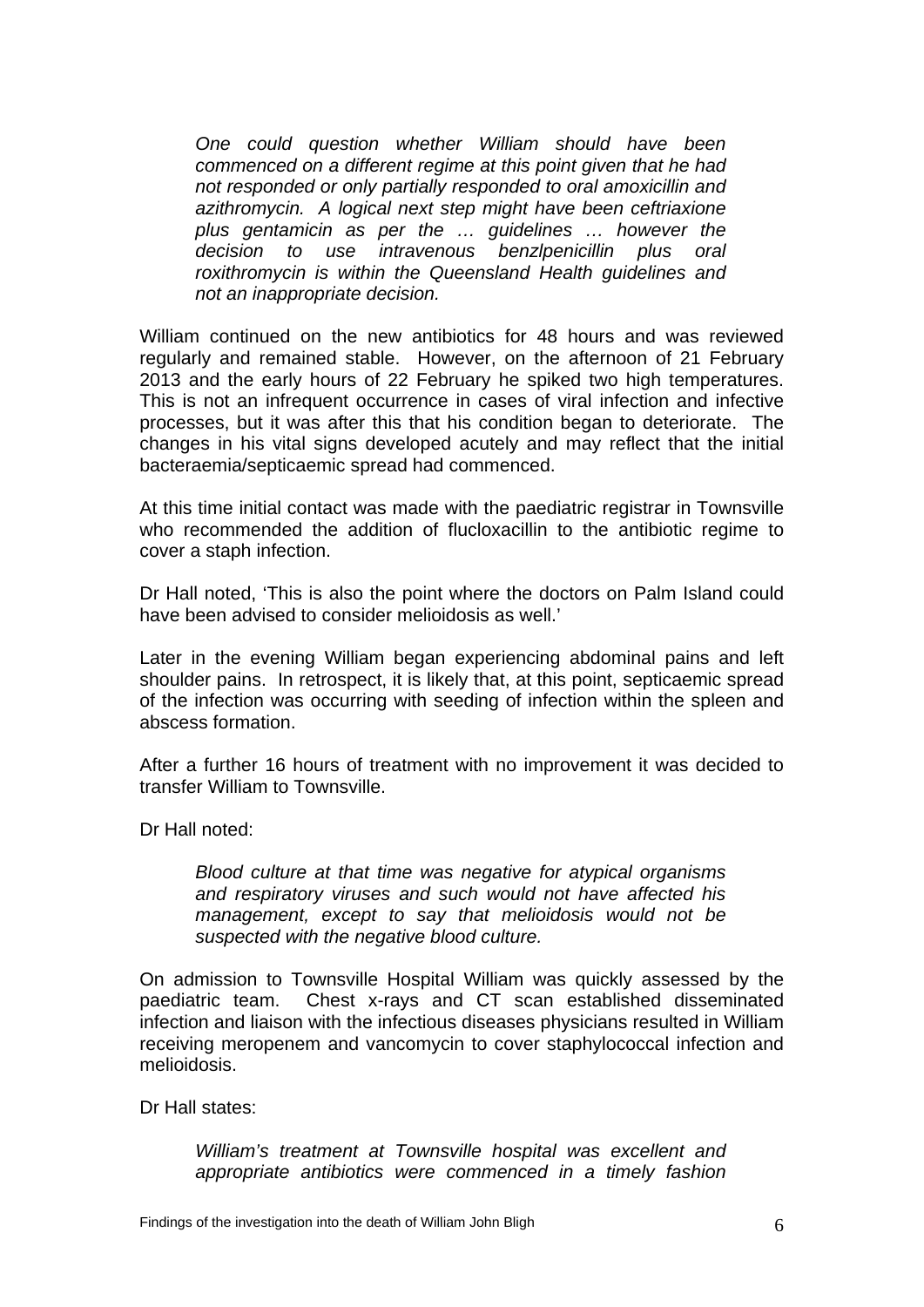*…the outcome would have been no different had William been admitted directly to the ICU from Palm Island rather than go to the ward first.* 

Sputum cultures did indicate melioidosis but these were not available until after William had died.

#### **Dr Hall's Opinion of William's Clinical Management**

Disseminated melioidosis is a rare cause of fatal pneumonia in otherwise healthy children. Why did William contract a severe form of the disease given that he was a healthy and active boy?

Dr Hall states:

*It is accepted that healthy individuals can develop fulminant disease without underlying illness. William was diagnosed with ADHD for which he was taking methylphenidate (Concerta, Ritalin). He was also described as being a slight boy who was below the 3rd percentile of weight for his age. He also had a low grade anaemia. Methylphenidate is chemically a phenethylamine derivative similar to the amphetamines and to anorectic agents used in weight loss. It is recognised as an agent which can cause decreased appetite and weight loss in children, and caution is recommended in the prescribing of this drug that one should monitor the child's weight and nutritional status. There is no suggestion however that William's nutritional status was poor, thus it cannot be stated with any degree of certainty that methylphenidate contributed to William's susceptibility to the disease. It has been mentioned that there is a possible correlation between the virulence of B. pseudomallei and iron metabolism, so his anaemia perhaps could have put William at increased risk of serious infection, however work in this area is limited. Another factor in the development of severe disease is bacterial load. This has occurred during the wet season. It is well recognised that there is an increased risk of severe disease and faster incubation times in episodes of near drowning. There is a possibility that William may have been exposed to a high load of bacteria as a result from swimming in affected water or playing in mud etc, as many young boys of his age are wont to do after a deluge of rain.* 

Dr Hall stated that he has no concerns with the management of William's illness in the early stages (7 February 2013) and his subsequent presentations on 11 and 13 February 2013 were also handled appropriately. The inpatient care of William on Palm Island was appropriate for a community-acquired pneumonia and he was given antibiotics in accordance with Qld Health guidelines.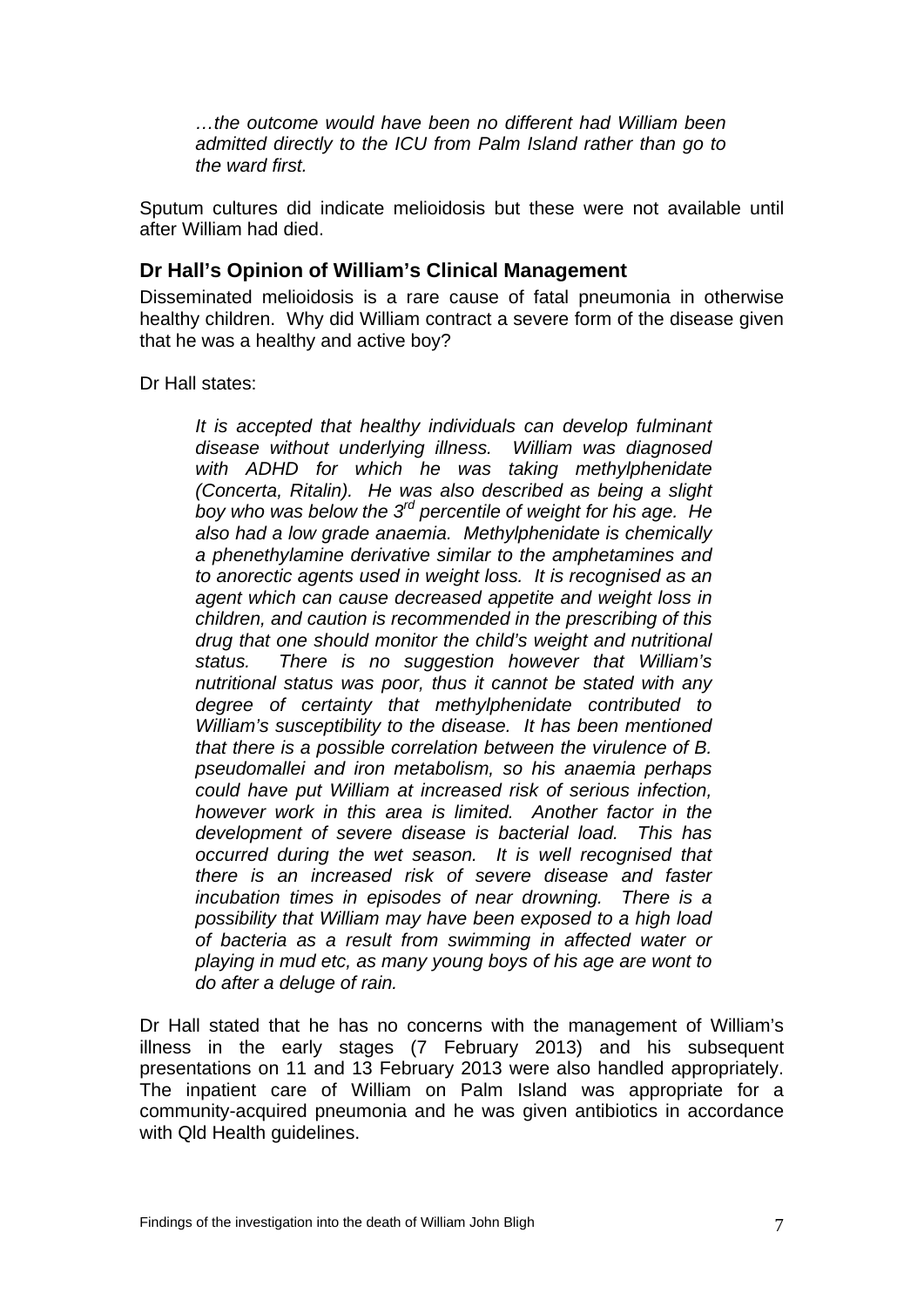William could have been treated with the addition of gentamicin and/or substitution of ceftriaxone for benzulpenicillin, however, even if this had occurred, there is no guarantee that the outcome would have changed. Unless melioidosis had been seriously considered at that stage (and there was no reason to do so) meropenem was not, according to the guidelines, a realistic first-line choice of antibiotic agent.

The revision of diagnosis and management after 48 hours, the consultation with the paediatric registrar and the resulting addition of flucloxacillin were appropriate, given the symptoms and circumstances.

Dr Hall states:

*It is at this point that the diagnosis of melioidosis could have been considered, specifically because of location (geographically), the increased incidence in Aboriginal persons and the non-response to conventional antibiotic therapy, particularly as this is alluded to in the Queensland Health guidelines. The paediatric registrar from Townsville however has not considered melioidosis as a possibility at this point which implies that other causes (e.g. Staphylococcal) were considered more likely on clinical presentation at that time given that the incidence of Staphylococcal pneumonia is far greater than melioidosis. One needs to ask whether the commencement of meropenem at this point would have been life-saving in William's case, which is problematic. This is where his condition begins to deteriorate, and is most likely when he developed sepsis if not some time before.* 

*It appears clinically that there was a very narrow window of opportunity within which to potentially administer life-saving therapy and this was not recognised. It was not due to the lack of diligence or experience of the doctors involved, but more the presentation of the illness in William's case, and the absence of other risk factors which led to him not being given meropenem earlier … The doctors involved have followed Queensland Health guidelines to the letter in the treatment of William's pneumonia.* 

*Given the high mortality rate in melioidosis in the presence of sepsis (up to 95% in some studies), particularly with disseminated infection with abscess formation, I am of the opinion that had meropenem been commenced at this time the outcome would not have changed.* 

Dr Hall noted the concerns raised by William's family in regard to his treatment on Palm Island, whether he should have been transferred to Townsville earlier and that medical staff on Palm Island did not seem concerned about William.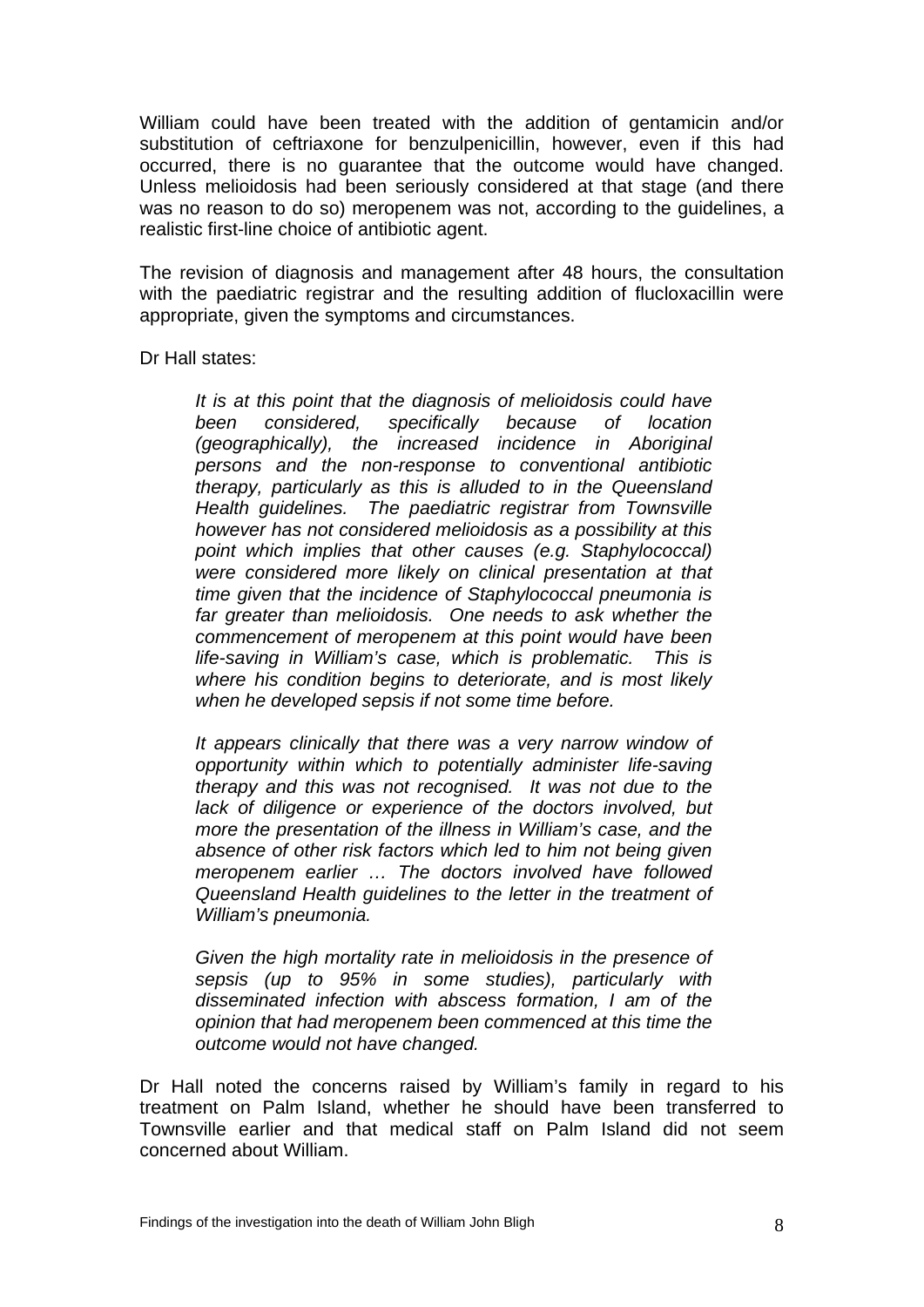Dr Hall stated that in his opinion, there was no reason to transfer William to Townsville any earlier than was done so and, had he been transferred earlier there is no reason to believe that the outcome would have been any different.

Dr Hall noted that the perception that medical staff were unconcerned was not borne out in William's medical notes and by the fact that he was regularly attended to by staff for review.

Dr Hall concluded:

*The family were obviously concerned with William and appropriately took him to JPHS for review. The attention he received at JPHS was appropriate and as good as (and some may argue, better than) what he would receive at any public hospital in Brisbane.* 

Dr Hall noted that some concerns were raised in the press following William's death in regard to the employment of interns on Palm Island. Dr Hall's review of the medical notes revealed that there was only one intern employed on Palm Island and that person was not involved in the treatment of William. All of his presentations and management decisions were made by experienced medical staff. Inquiries have revealed that, other than the one intern at JPHS, the doctors have at least three years clinical experience as doctors. The intern duly documented the decisions made by her superiors in William's medical record on the formal ward rounds and her notes were well-written, legible and exemplary.

Dr Hall stated:

*I would also like to comment that all the Queensland Health medical records including JPHS and Townsville were of an exceptionally high standard, such that to an external auditor the process of history taking, examination, and clinical decision making were easily identified, well structured and appropriate to the presentation described. I have no concerns that William received anything but the best medical care available to him.* 

## *Review by Professor Currie*

#### **Background**

Professor Bart Currie, Professor in Medicine and Head of the Infectious Diseases Department at Royal Darwin Hospital and of the Melioidosis research programs at the Menzies School of Health Research and Infectious Diseases Department of the Royal Darwin Hospital, provided an expert opinion in relation to the death of William.

Professor Currie has coordinated the Darwin Prospective Melioidosis Study at Menzies for the last 23 and a half years. Over that time he has documented all cases of melioidosis in the Top End of the Northern Territory. As of 1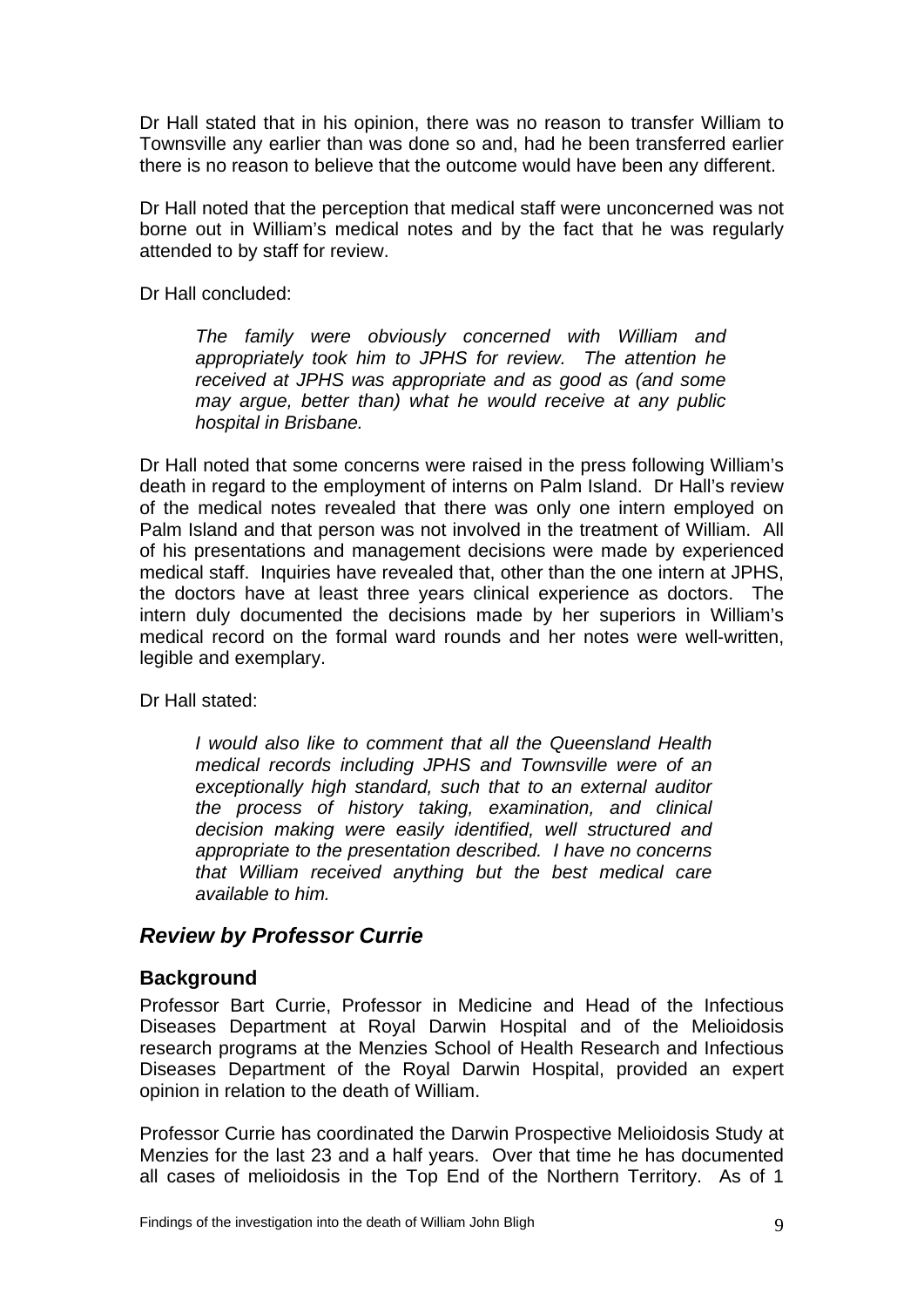October 2012, 42 of 785 total cases occurred in children less than 16 years old i.e. 5.4% of all cases with 48% of those being indigenous children. Of the cases in children 9% had an identifiable risk factor for melioidosis but these three children included all the fatal cases in children in the region over the 23 ½ year time frame. The rate of melioidosis in children is uncommon in the Northern Territory at 50 per 100,000 per year but is still considerably higher than the incidence of the disease in children in Townsville and Cairns.

## **Treatment at JPHS**

Professor Currie found that the treatment received by William at Palm Island was appropriate, well-documented and in accordance with Qld Health guidelines for community-acquired pneumonia. The medical notes showed a functioning team of doctors with an appropriately supervised intern. The referral letter to Townsville Hospital was excellent, showed good clinical perspective and provided the appropriate information and level of concern.

In regards to time of referral to the Townsville Hospital, Professor Currie stated that even if William had been transferred to the Townsville Hospital on the day prior to the actual transfer and when deterioration was documented at JPHS, based on the clinical features, deterioration and the autopsy report, a fatal outcome would still have been very likely.

If he had been admitted to the Townsville Hospital on 20 February 2013 rather than JPHS and diagnosed with melioidosis and received specific melioidosis medication within 24 hours it is possible that he may have survived, however, even if he had been admitted it is unlikely that such a diagnosis would have been made given his negative blood cultures, the fact that autopsy blood cultures were also negative and that he had no identified risk factors or underlying chronic conditions which would alert doctors that he was predisposed to melioidosis.

## **Treatment at the Townsville Hospital**

Professor Currie found that the treatment was appropriate with one proviso which was that the antibiotic, meropenem was prescribed at 3.40pm by the paediatric team but not administered until 8pm that evening. Professor Currie notes that this deficiency has been identified by the RCA report but that even if it had been given earlier it is his opinion that the outcome would not have been any different.

#### **Conclusion**

Professor Currie suspects that William had an unrecognised/undiagnosed predisposing condition affecting his immune system which would explain why he developed disseminated melioidosis which was eventually fatal. His treatment at Palm Island and Townsville hospitals was appropriate and even if he had been admitted to the Royal Darwin Hospital where the disease is more common it is likely that he would not have been diagnosed any earlier nor had a different outcome given his lack of recognised risk factors and the negative blood cultures.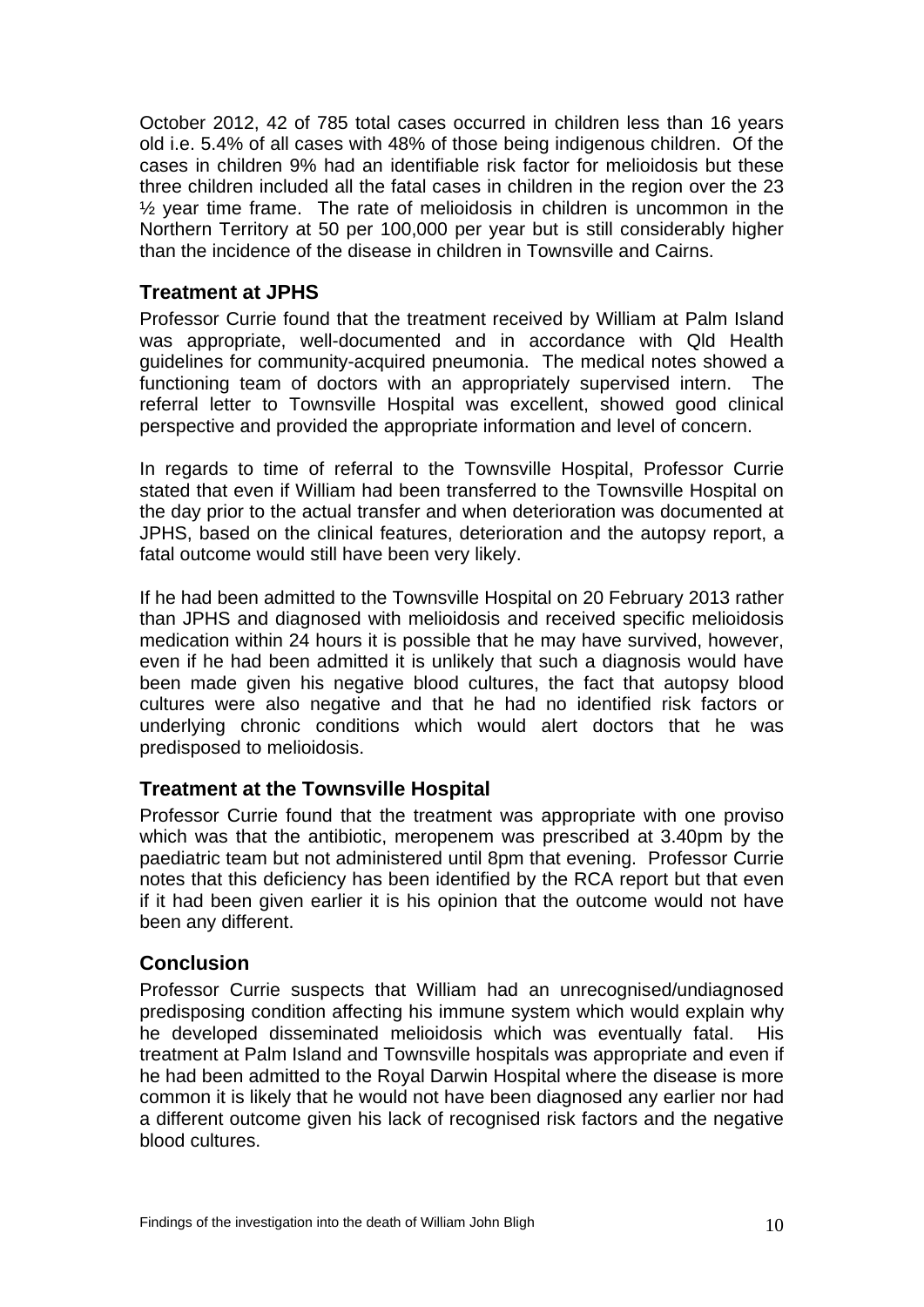# *Root Cause Analysis Report*

The Queensland Health Department carried out a review of the clinical management and treatment of William at JPHS and the Townsville Hospital the outcome of which was a Root Cause Analysis (RCA) Report.

The report concluded that there were identified occasions in William's care where there may have been opportunity for further consultation and escalation may have provided an earlier opportunity of diagnosis confirmation and intervention. The review was unable to determine whether William's death would have been avoidable had earlier intervention and/or diagnosis occurred (however, according to Professor Currie it is very unlikely that earlier intervention would have resulted in a different outcome or that earlier diagnosis would have been possible).

The report identified the following issues:

#### **JPHS**

- 1. There is no formal introduction or specific training in tropical medicine for the JPHS medical staff;
- 2. The 'Children Early Warning Tool' (CEWT) when employed at JPHS did not identify William's emerging pathology;
- 3. There were no formal guidelines for referral and transfer to the Townsville Hospital;
- 4. No further blood analysis was conducted at JPHS;
- 5. There was a period in the 24 hours before transfer of recognised deterioration with new symptoms. That may have been an opportunity to escalate care.

## **Townsville Hospital Emergency Department**

- 6. The 'Patient Access and Flow Health Service Directive' poses a genuine risk to the inter hospital transfer patient who is seriously unwell and where there is unspecified time between arrival at the receiving facility and ward team assessment;
- 7. The Rapid Assessment Team (RAT) process was not correctly followed with no notification to an Emergency Department consultant of William, his severity of presenting features and need for medical attention and subsequently, the results of interventions made by the RAT were not followed up;
- 8. William was not assessed further until review by the paediatric team 90 minutes after his arrival;
- 9. New antibiotics were prescribed at 3.40pm but not administered until admission to the paediatric ward. The first dose of meropenem was administered at 8pm.

## **Townsville Hospital Paediatric Ward**

- 10. The admitting CEWT score was 9 and a score of 8+ recommends a Medical Emergency Team response;
- 11. Full vital sign documentation was not recorded on the CEWT form;